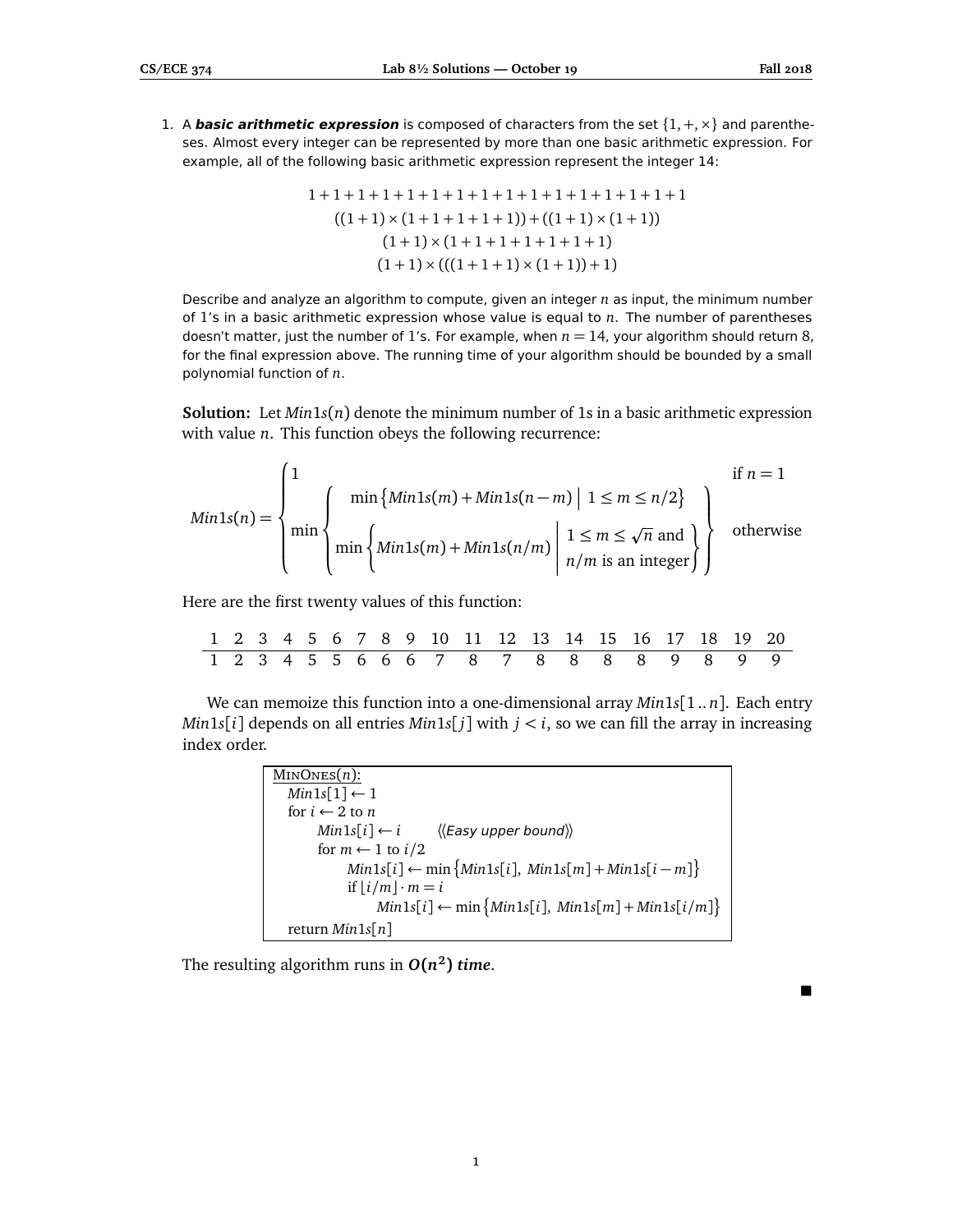## **To think about later:**

2. Suppose you are given a sequence of integers separated by + and – signs; for example:

$$
1+3-2-5+1-6+7\\
$$

You can change the value of this expression by adding parentheses in different places. For example:

$$
1+3-2-5+1-6+7=-1
$$
  
(1+3-(2-5))+ (1-6)+7=9  
(1+(3-2))-(5+1)-(6+7)=-17

Describe and analyze an algorithm to compute, given a list of integers separated by + and − signs, the maximum possible value the expression can take by adding parentheses. Parentheses must be used only to group additions and subtractions; in particular, do not use them to create implicit multiplication as in  $1 + 3(-2)(-5) + 1 - 6 + 7 = 33$ .

**Solution:** Suppose the input consists of an array  $X[0..2n]$ , where  $X[i]$  is an integer for every even index *i* and  $X[i] \in \{+, -\}$  for every odd index *i*.

Let  $Max(i, k)$  and  $Min(i, k)$  respectively denote the maximum and minimum values obtainable by parenthesizing the subexpression  $X[2i..2k]$ . We need to compute  $Max(0, n)$ . These functions obey the following mutual recurrences:

$$
Max(i,k) = \begin{cases} X[2i] & \text{if } i = k \\ \max \begin{cases} \max\left\{ Max(i,j) + Max(j+1,k) \mid & x \leq j < k \\ \max\left\{ Max(i,j) - Min(j+1,k) \mid & z \leq j < k \\ \max\left\{ Max(i,j) - Min(j+1,k) \mid & z \leq j < k \\ \max\left\{ Min(i,j) + Min(j+1,k) \mid & z \leq j < k \\ \min\left\{ max\begin{cases} Min(i,j) + Min(j+1,k) \mid & z \leq j < k \\ \max\left\{ Min(i,j) - Max(j+1,k) \mid & z \leq j < k \\ \max\left\{ Min(i,j) - Max(j+1,k) \mid & z \leq j < k \\ \max\left\{ Min(i,j) - Max(j+1,k) \mid & z \leq j < k \\ \end{cases} \right\} \right\} \text{ otherwise} \end{cases}
$$

We can memoize each of these functions into a two-dimensional array. Each entry *Mxx*[*i*, *k*] depends on earlier entries in the same row of the same array, and later entries in the same column *in both arrays*. Thus, we can fill both arrays simultaneously, by considering rows from bottom to top in the outer loop, and considering each row from left to right in the inner loop.

The resulting algorithm (shown on the next page) runs in  $O(n^3)$  time.